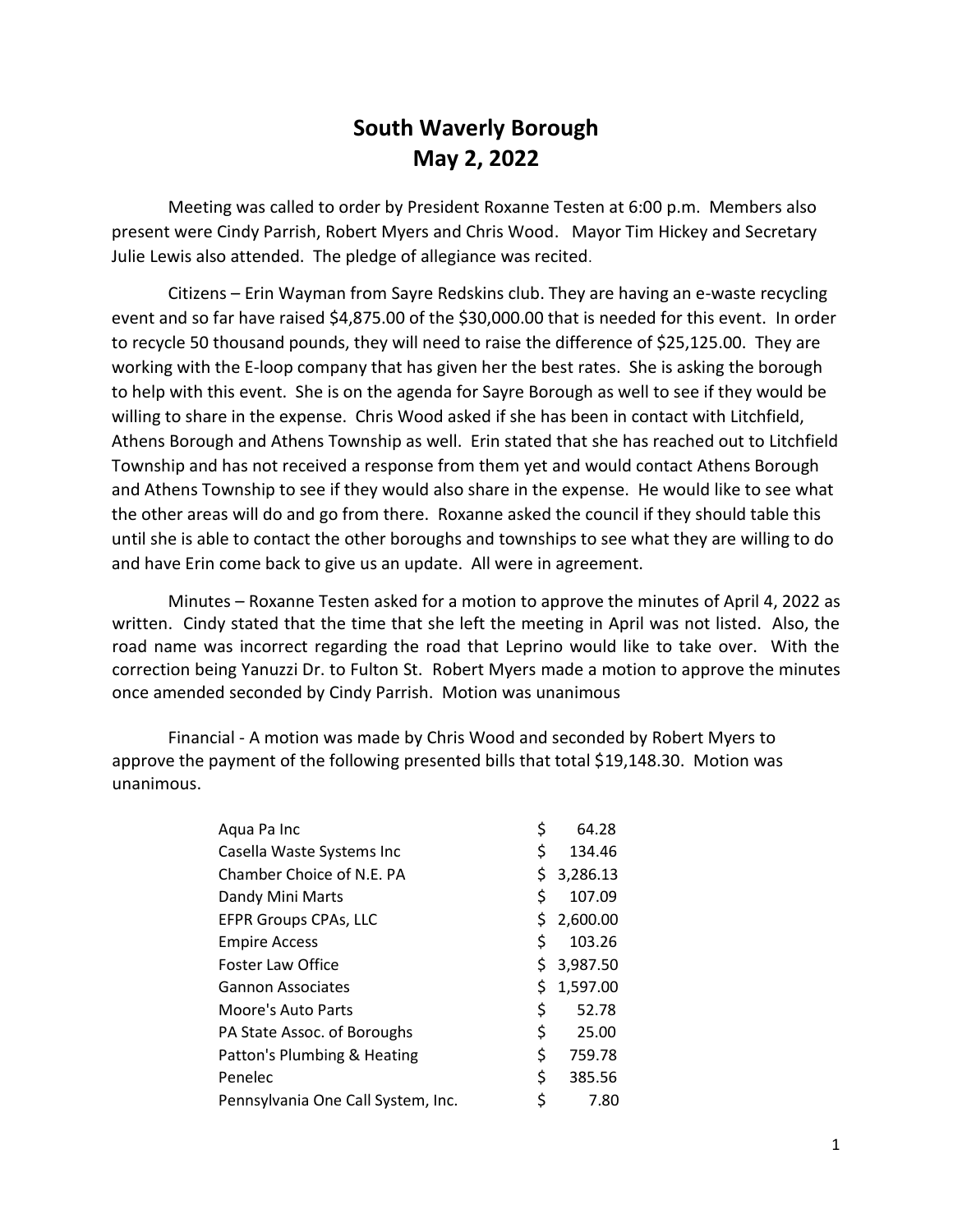| Pitney Bowes Purchase Power        | \$ | 32.86         |
|------------------------------------|----|---------------|
| Robinson Contracting & Landscaping | \$ | 750.00        |
| Selective Insurance Co. of America | \$ | 536.00        |
| <b>Teledair Communications</b>     | \$ | 25.00         |
| <b>Valley Energy</b>               | \$ | 420.85        |
| Aqua Pennsylvania                  | \$ | 64.23         |
| <b>Bradco Supply</b>               | \$ | 26.55         |
| <b>EFPR Groups CPAs, LLC</b>       | Ś. | 5,600.00      |
| <b>Gannon Associates</b>           |    | \$ (1,617.00) |
| Penelec                            | \$ | 148.96        |
| Pennsylvania One Call System, Inc. | \$ | 8.30          |
| Pitney Bowes Purchase Power        | \$ | 19.08         |
| <b>Valley Energy</b>               | \$ | 22.83         |
| Total                              |    | \$19,148.30   |

Committee Reports:

Police – Mayor Hickey went over the April 2022 report. There were 55 total incidents with 15 of them being traffic and traffic warning/charges, 4 – motor vehicle accidents, 7 Suspicious persons, 7 traffic enforcements, 3 misdemeanors/felony.

Fire – They spoke about the merger. Seems like other areas are receptive of this, but they are leaving it up to Bradford County Fireman's Association on how to handle things. All fire companies are having the same issues, aging members and low membership. 2 new Fire Police Members were presented to be approved by the Board. Jacqueline Richart and Melanie Bellis. There was a Motion by Chris Wood to approve the 2 members, seconded by Robert Myers. Cindy Parrish abstained from voting on Jacqueline Richart's but approved Melanie Bellis.

Planning Commission – Reviewed Excell subdivision that is part and parcel. The only comment that was made is that the front set back on map is incorrectly labeled and need to be fixed.

Code – Craig submitted a report of things that he completed during the month of April. He mailed out contractor licenses and filled out building permits.

Building and Grounds – Craig submitted a report. Included in the report was: Mopped and Cleaned the hall, Mowed, Leaf & Brush pick up, took salt off of truck and took the plows off, All Pa one calls are up to date, hung up banners, weeded flower beds. Chris and Robert are going to look at the gutters on the side of the borough building after the meeting to see what can or should be done to divert the water from the sidewalk.